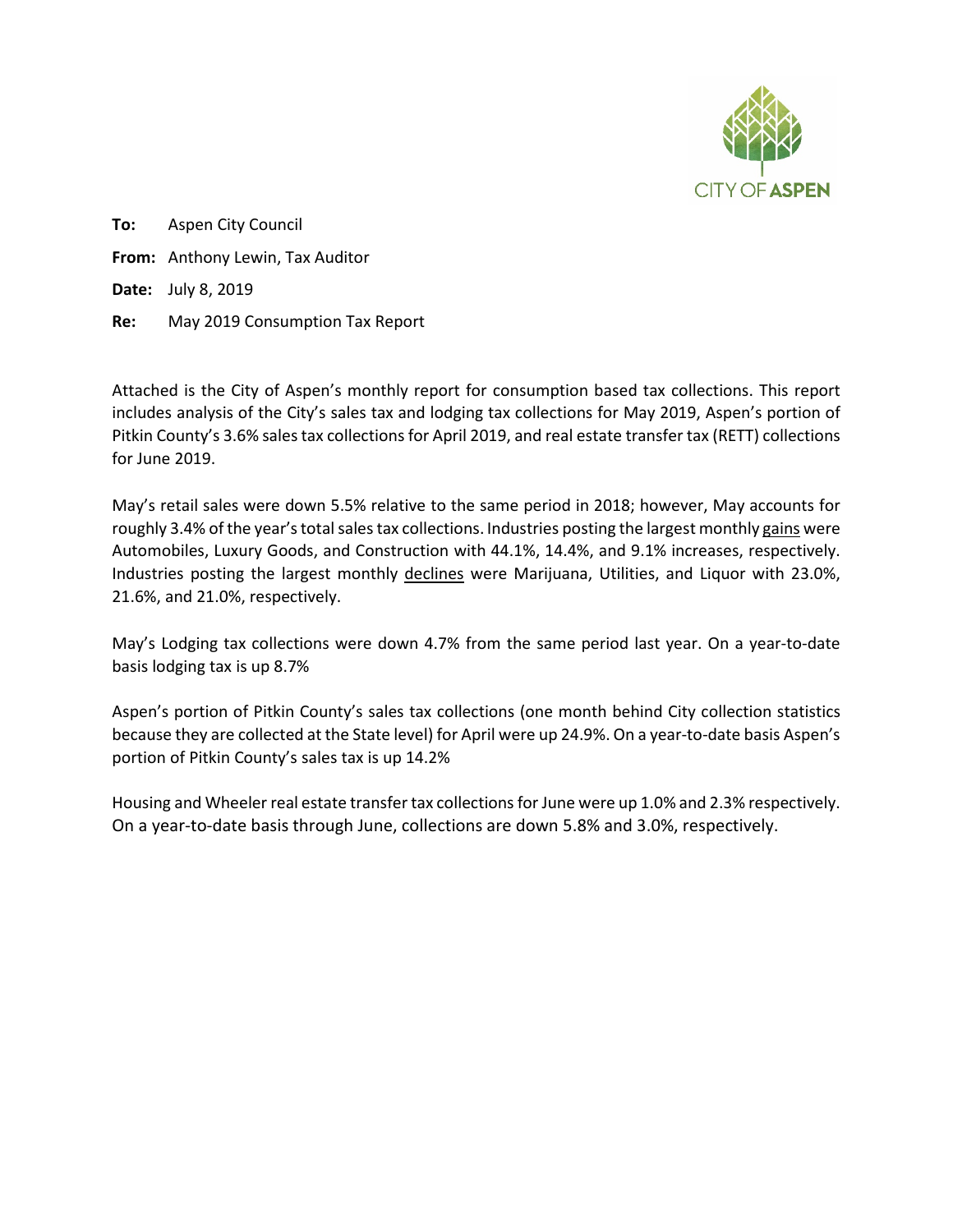### **City of Aspen Retail Sales by Industry May 2019**



```
May Monthly Retail Sales
```

|                               |                             | <b>Businesses</b> | % Change Prior | % Monthly           |
|-------------------------------|-----------------------------|-------------------|----------------|---------------------|
| Category                      | <b>Monthly Retail Sales</b> | Reporting         | Year           | <b>Retail Sales</b> |
| Accommodations                | \$3,506,646                 | 45                | (18.7%)        | 13.7%               |
| <b>Restaurants &amp; Bars</b> | \$3,884,534                 | 60                | (5.7%)         | 15.2%               |
| Sports Equip/Clothing         | \$885,290                   | 28                | (16.7%)        | 3.5%                |
| Clothing                      | \$1,284,784                 | 56                | $(9.0\%)$      | 5.0%                |
| Food & Drug                   | \$2,405,606                 | 18                | (13.5%)        | 9.4%                |
| Liquor                        | \$369,964                   | 7                 | (21.0%)        | 1.5%                |
| Miscellaneous                 | \$3,244,193                 | 230               | 0.0%           | 12.7%               |
| Construction                  | \$4,551,626                 | 92                | 9.1%           | 17.8%               |
| Luxury Goods                  | \$648,254                   | 26                | 14.4%          | 2.5%                |
| <b>Utilities</b>              | \$2,330,215                 | 46                | (21.6%)        | 9.1%                |
| Automobile                    | \$2,032,960                 | 1                 | 44.1%          | 8.0%                |
| Marijuana                     | \$359,214                   | 7                 | (23.0%)        | 1.4%                |
| Total                         | \$25,503,287                | 616               | (5.5%)         | 100.0%              |

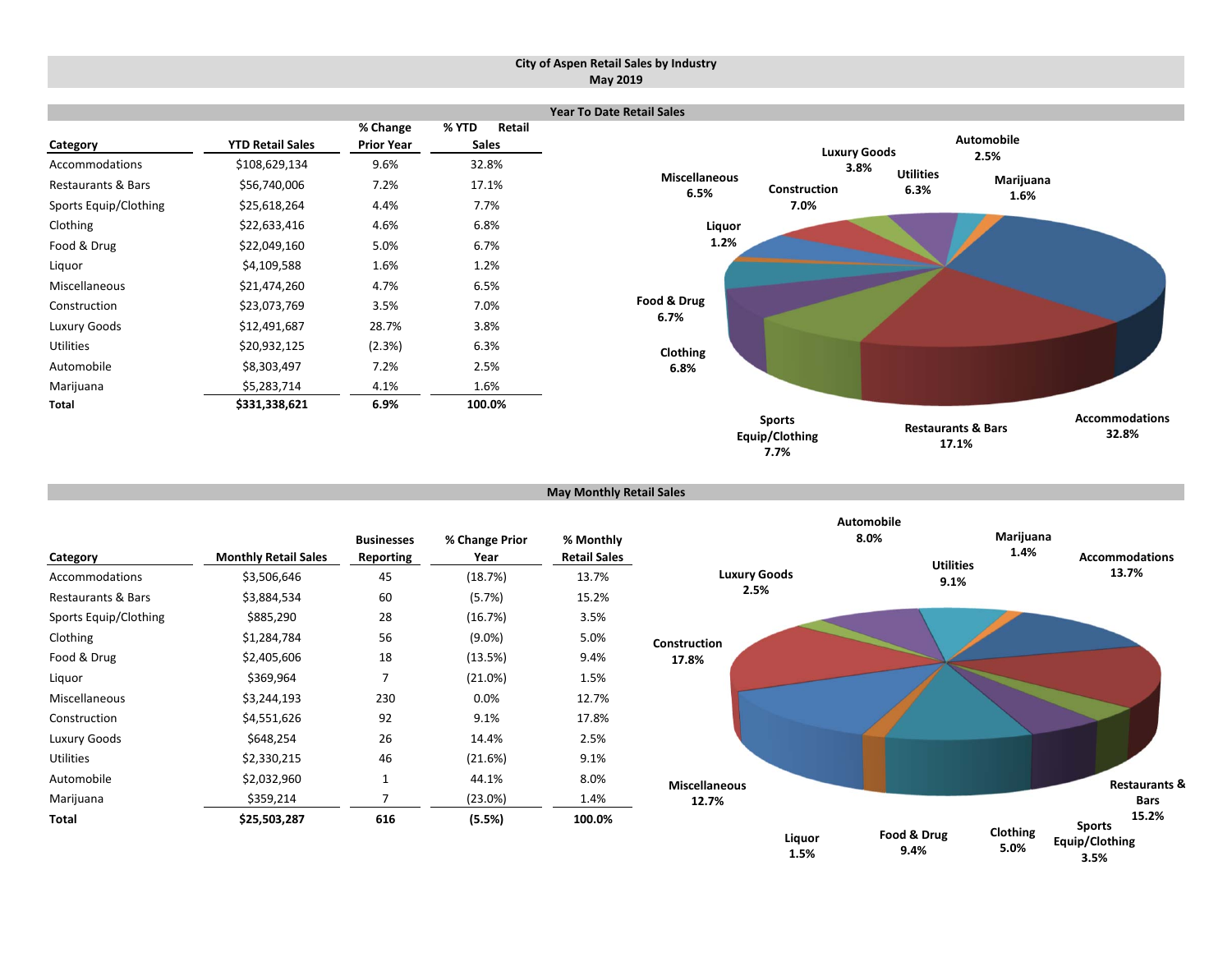# **City of Aspen Sales and Lodging Tax May 2019**

|                                                     |                  | <b>Year To Date Tax Collections</b> |                                                  |                                            |                       |
|-----------------------------------------------------|------------------|-------------------------------------|--------------------------------------------------|--------------------------------------------|-----------------------|
|                                                     | <b>YTD Taxes</b> | % YTD                               |                                                  | 1.0% Sales Tax: Parks &                    |                       |
| Tax Type                                            | <b>Collected</b> | <b>Taxes</b>                        | 2.0% Lodging Tax: Tourist                        | Open Space                                 |                       |
| 1.0% Sales Tax: Parks & Open Space                  | \$3,298,203      | 37.6%                               | Promotion/<br>Transportation                     | 37.6%                                      |                       |
| 0.5% Sales Tax: Parks & Open Space                  | \$1,648,706      | 18.8%                               | 21.1%                                            |                                            |                       |
| 0.15% Sales Tax: Transportation                     | \$494,692        | 5.6%                                |                                                  |                                            |                       |
| 0.45% Sales Tax: Affordable Housing/ Childcare      | \$1,484,073      | 16.9%                               |                                                  |                                            |                       |
| 2.0% Lodging Tax: Tourist Promotion/ Transportation | \$1,851,176      | 21.1%                               | 0.45% Sales Tax:                                 |                                            | 0.5% Sales Tax: Parks |
| <b>Total</b>                                        | \$8,776,851      | 100%                                | Affordable Housing/<br><b>Childcare</b><br>16.9% | 0.15% Sales Tax:<br>Transportation<br>5.6% | & Open Space<br>18.8% |

# **May Monthly Tax Collections**

| Tax Type                                            | <b>Monthly Taxes</b><br><b>Collected</b> | % Monthly<br>Taxes | 2.0% Lodging Tax:                           |                                            | 1.0% Sales Tax: Parks &<br>Open Space<br>42.2% |
|-----------------------------------------------------|------------------------------------------|--------------------|---------------------------------------------|--------------------------------------------|------------------------------------------------|
| 1.0% Sales Tax: Parks & Open Space                  | \$264,775                                | 42.2%              | <b>Tourist Promotion/</b><br>Transportation |                                            |                                                |
| 0.5% Sales Tax: Parks & Open Space                  | \$132,356                                | 21.1%              | 11.4%                                       |                                            |                                                |
| 0.15% Sales Tax: Transportation                     | \$39,713                                 | 6.3%               |                                             |                                            |                                                |
| 0.45% Sales Tax: Affordable Housing/ Childcare      | \$119,139                                | 19.0%              |                                             |                                            |                                                |
| 2.0% Lodging Tax: Tourist Promotion/ Transportation | \$71,438                                 | 11.4%              | 0.45% Sales Tax:<br>Affordable Housing/     |                                            |                                                |
| <b>Total</b>                                        | \$627,421                                | 100%               | Childcare<br>19.0%                          | 0.15% Sales Tax:<br>Transportation<br>6.3% | 0.5% Sales Tax: Parks<br>& Open Space<br>21.1% |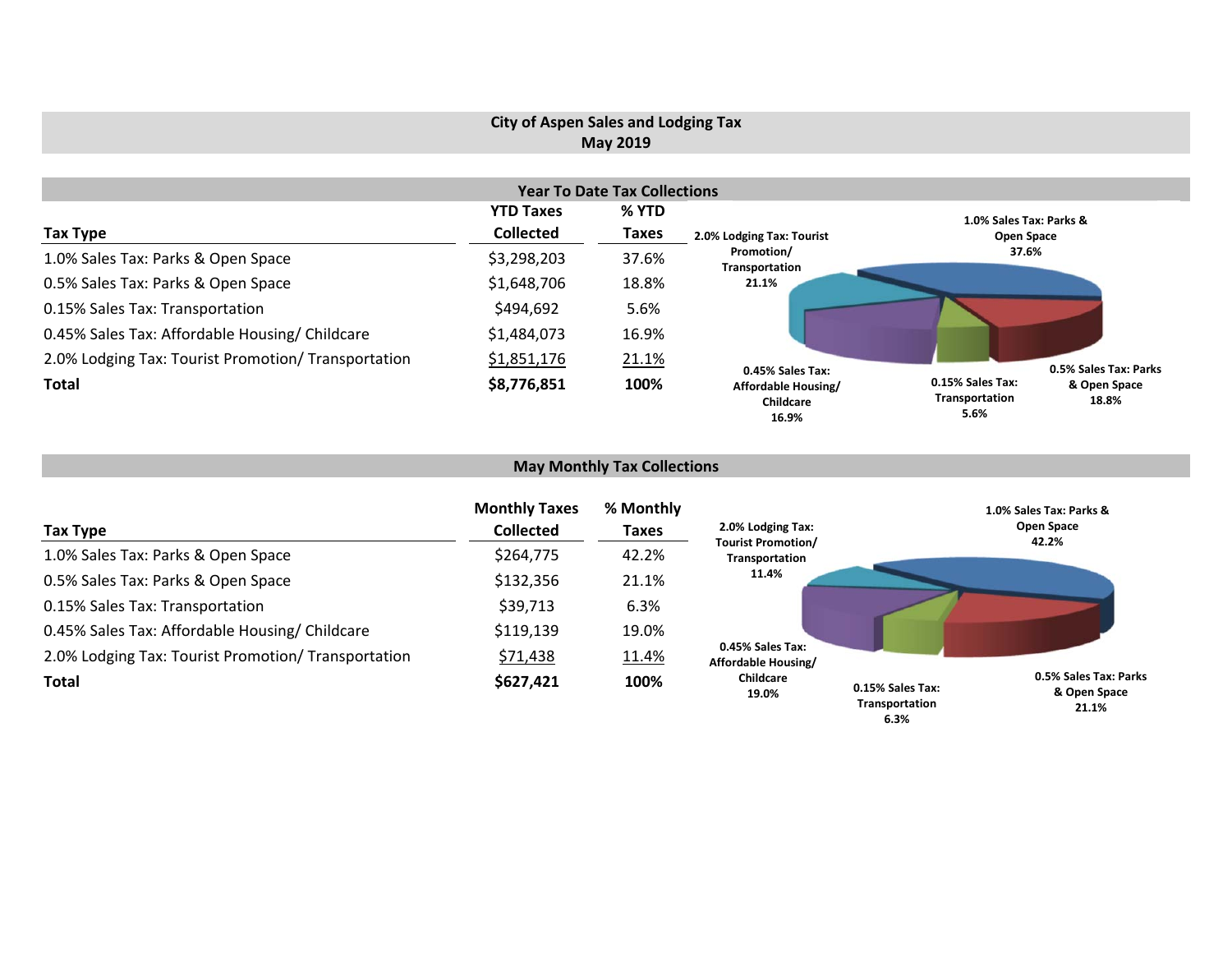## **City of Aspen Sales Tax 2.1% May 2019**

| <b>Current Month Revenues are</b> | (1.7%) | below last year's Monthly Revenues.             |
|-----------------------------------|--------|-------------------------------------------------|
| <b>Year To Date Revenues are</b>  | 4.7%   | above Year To Date Budgeted Revenues.           |
| <b>Year To Date Revenues are</b>  | 6.4%   | above last year's Actual Year To Date Revenues. |

|              | 2019 Monthly Budget vs. 2019 Actual |             | 2019 YTD Budget vs. 2019 Actual |               |             | 2019 vs. 2018 |              |          |                 |          |
|--------------|-------------------------------------|-------------|---------------------------------|---------------|-------------|---------------|--------------|----------|-----------------|----------|
| <b>Month</b> | <b>Budget</b>                       | Actual      | Variance                        | <b>Budget</b> | Actual      | Variance      | 2018 Monthly | Variance | <b>2018 YTD</b> | Variance |
| Jan          | \$1,833,300                         | \$1,862,971 | 1.6%                            | \$1,833,300   | \$1,862,971 | 1.6%          | \$1,791,890  | 4.0%     | \$1,791,890     | 4.0%     |
| Feb          | \$1,657,500                         | \$1,737,770 | 4.8%                            | \$3,490,800   | \$3,600,741 | 3.1%          | \$1,680,884  | 3.4%     | \$3,472,774     | 3.7%     |
| Mar          | \$1,896,300                         | \$2,010,993 | 6.0%                            | \$5,387,100   | \$5,611,734 | 4.2%          | \$1,796,680  | 11.9%    | \$5,269,454     | 6.5%     |
| Apr          | \$668,800                           | \$757,958   | 13.3%                           | \$6,055,900   | \$6,369,692 | 5.2%          | \$671,525    | 12.9%    | \$5,940,979     | 7.2%     |
| May          | \$558,000                           | \$555,983   | $(0.4\%)$                       | \$6,613,900   | \$6,925,675 | 4.7%          | \$565,343    | (1.7%)   | \$6,506,322     | 6.4%     |
| June         | \$1,361,400                         |             |                                 | \$7,975,300   |             |               | \$1,358,227  |          | \$7,864,548     |          |
| July         | \$1,761,200                         |             |                                 | \$9,736,500   |             |               | \$1,752,198  |          | \$9,616,746     |          |
| Aug          | \$1,515,600                         |             |                                 | \$11,252,100  |             |               | \$1,417,142  |          | \$11,033,889    |          |
| Sept         | \$1,238,100                         |             |                                 | \$12,490,200  |             |               | \$1,240,888  |          | \$12,274,777    |          |
| Oct          | \$744,100                           |             |                                 | \$13,234,300  |             |               | \$700,233    |          | \$12,975,009    |          |
| Nov          | \$644,900                           |             |                                 | \$13,879,200  |             |               | \$623,611    |          | \$13,598,621    |          |
| Dec          | \$2,453,000                         |             |                                 | \$16,332,200  |             |               | \$2,250,872  |          | \$15,849,493    |          |

### **Actual Collections Year To Date Through May**

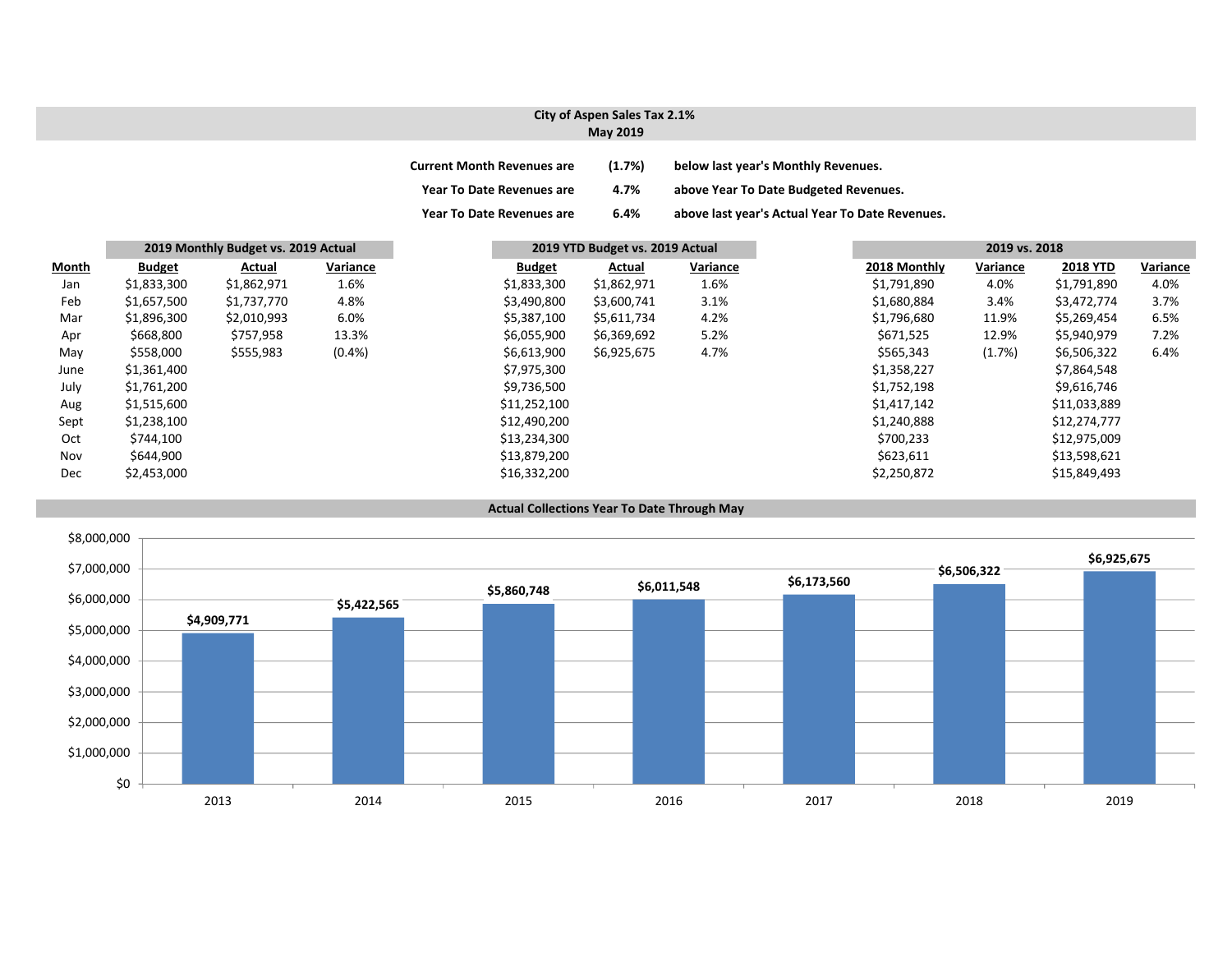# **City of Aspen Tourist Promotion 1.5% Lodging Tax (0.5% Rate for 2010 and Prior) May 2019**

| <b>Current Month Revenues are</b> | (4.7%) | below last year's Monthly Revenues adjusted for rate increase. |
|-----------------------------------|--------|----------------------------------------------------------------|
| <b>Year To Date Revenues are</b>  | 4.6%   | above Year To Date Budgeted Revenues.                          |
| Year To Date Revenues are         | 8.7%   | above last year's Actual Year To Date Revenues.                |

|              |               | 2019 Monthly Budget vs. 2019 Actual |           | 2019 YTD Budget vs. 2019 Actual |             |          | 2019 vs. 2018 |              |          |                 |          |
|--------------|---------------|-------------------------------------|-----------|---------------------------------|-------------|----------|---------------|--------------|----------|-----------------|----------|
| <b>Month</b> | <b>Budget</b> | Actual                              | Variance  | <b>Budget</b>                   | Actual      | Variance |               | 2018 Monthly | Variance | <b>2018 YTD</b> | Variance |
| Jan          | \$412,500     | \$435,183                           | 5.5%      | \$412,500                       | \$435,183   | 5.5%     |               | \$410,858    | 5.9%     | \$410,858       | 5.9%     |
| Feb          | \$390,000     | \$386,172                           | $(1.0\%)$ | \$802,500                       | \$821,355   | 2.3%     |               | \$363,636    | 6.2%     | \$774,494       | 6.1%     |
| Mar          | \$420,000     | \$441,407                           | 5.1%      | \$1,222,500                     | \$1,262,762 | 3.3%     |               | \$384,859    | 14.7%    | \$1,159,354     | 8.9%     |
| Apr          | \$60,000      | \$72,042                            | 20.1%     | \$1,282,500                     | \$1,334,804 | 4.1%     |               | \$62,085     | 16.0%    | \$1,221,438     | 9.3%     |
| May          | \$45,000      | \$53,579                            | 19.1%     | \$1,327,500                     | \$1,388,383 | 4.6%     |               | \$56,234     | (4.7%)   | \$1,277,672     | 8.7%     |
| June         | \$217,500     |                                     |           | \$1,545,000                     |             |          |               | \$211,315    |          | \$1,488,987     |          |
| July         | \$300,000     |                                     |           | \$1,845,000                     |             |          |               | \$305,931    |          | \$1,794,918     |          |
| Aug          | \$255,000     |                                     |           | \$2,100,000                     |             |          |               | \$236,256    |          | \$2,031,175     |          |
| Sept         | \$157,500     |                                     |           | \$2,257,500                     |             |          |               | \$162,465    |          | \$2,193,640     |          |
| Oct          | \$82,500      |                                     |           | \$2,340,000                     |             |          |               | \$69,556     |          | \$2,263,197     |          |
| Nov          | \$60,000      |                                     |           | \$2,400,000                     |             |          |               | \$62,907     |          | \$2,326,104     |          |
| Dec          | \$490,500     |                                     |           | \$2,890,500                     |             |          |               | \$440,111    |          | \$2,766,215     |          |

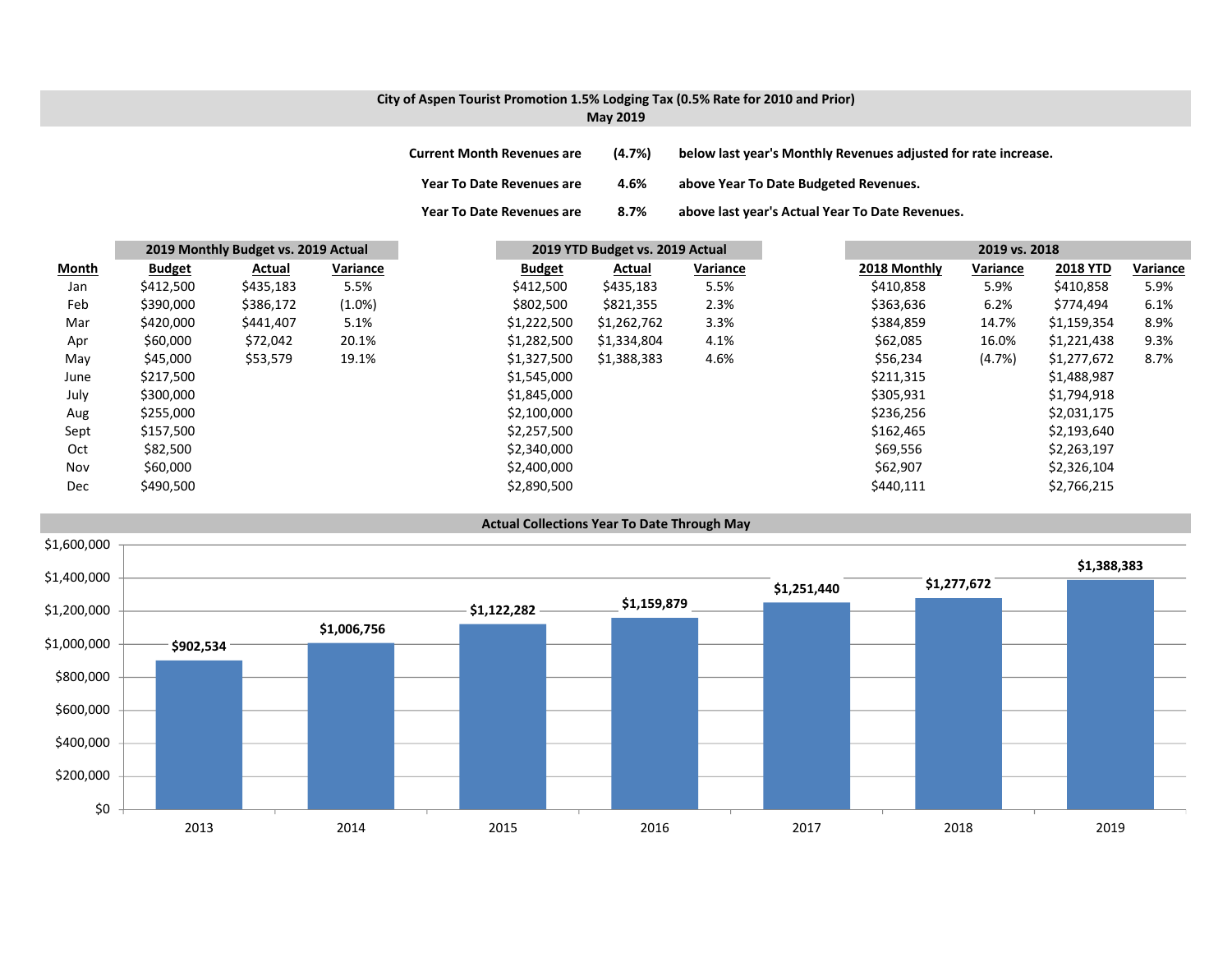# **City of Aspen Transportation 0.5% Lodging Tax May 2019**

| <b>Current Month Revenues are</b> | (4.7%) | below last year's Monthly Revenues              |
|-----------------------------------|--------|-------------------------------------------------|
| <b>Year To Date Revenues are</b>  | 4.6%   | above Year To Date Budgeted Revenues.           |
| <b>Year To Date Revenues are</b>  | 8.7%   | above last year's Actual Year To Date Revenues. |

|              | 2019 Monthly Budget vs. 2019 Actual |           | 2019 YTD Budget vs. 2019 Actual |               |           | 2019 vs. 2018 |  |              |          |                 |          |
|--------------|-------------------------------------|-----------|---------------------------------|---------------|-----------|---------------|--|--------------|----------|-----------------|----------|
| <b>Month</b> | <b>Budget</b>                       | Actual    | Variance                        | <b>Budget</b> | Actual    | Variance      |  | 2018 Monthly | Variance | <b>2018 YTD</b> | Variance |
| Jan          | \$137,500                           | \$145,061 | 5.5%                            | \$137,500     | \$145,061 | 5.5%          |  | \$136,952    | 5.9%     | \$136,952       | 5.9%     |
| Feb          | \$130,000                           | \$128,724 | $(1.0\%)$                       | \$267,500     | \$273,785 | 2.3%          |  | \$121,212    | 6.2%     | \$258,164       | 6.1%     |
| Mar          | \$140,000                           | \$147,136 | 5.1%                            | \$407,500     | \$420,920 | 3.3%          |  | \$128,286    | 14.7%    | \$386,451       | 8.9%     |
| Apr          | \$20,000                            | \$24,014  | 20.1%                           | \$427,500     | \$444,934 | 4.1%          |  | \$20,695     | 16.0%    | \$407,145       | 9.3%     |
| May          | \$15,000                            | \$17,859  | 19.1%                           | \$442,500     | \$462,793 | 4.6%          |  | \$18,744     | (4.7%)   | \$425,890       | 8.7%     |
| June         | \$72,500                            |           |                                 | \$515,000     |           |               |  | \$70,438     |          | \$496,328       |          |
| July         | \$100,000                           |           |                                 | \$615,000     |           |               |  | \$101,977    |          | \$598,305       |          |
| Aug          | \$85,000                            |           |                                 | \$700,000     |           |               |  | \$78,752     |          | \$677,057       |          |
| Sept         | \$52,500                            |           |                                 | \$752,500     |           |               |  | \$54,155     |          | \$731,212       |          |
| Oct          | \$27,500                            |           |                                 | \$780,000     |           |               |  | \$23,185     |          | \$754,397       |          |
| Nov          | \$20,000                            |           |                                 | \$800,000     |           |               |  | \$20,969     |          | \$775,366       |          |
| Dec          | \$163,500                           |           |                                 | \$963,500     |           |               |  | \$146,704    |          | \$922,069       |          |

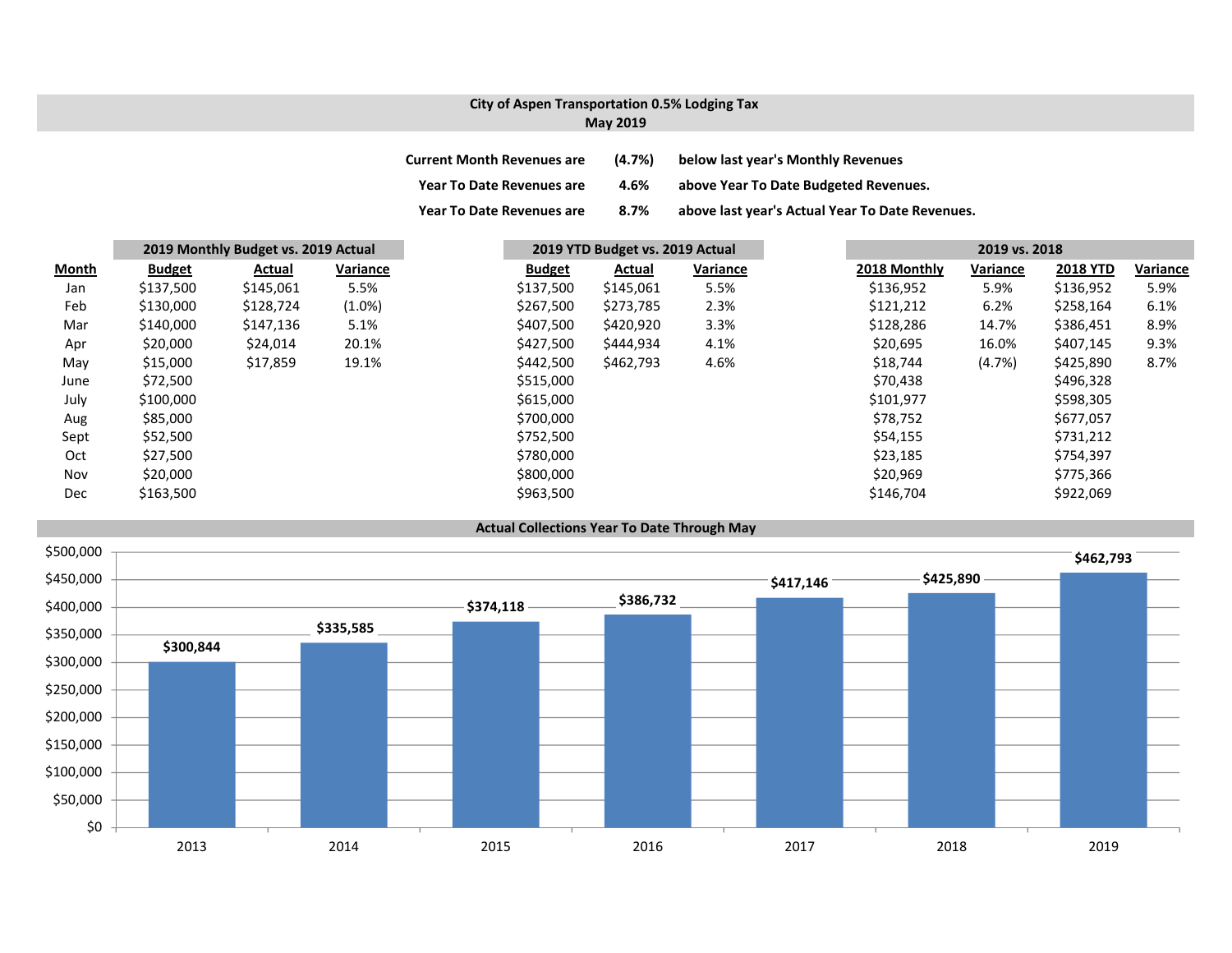# **City of Aspen Portion of Pitkin County 3.6% Sales Tax April 2019**

| <b>Current Month Revenues are</b> | 24.9% | above last year's Monthly Revenues.             |
|-----------------------------------|-------|-------------------------------------------------|
| <b>Year To Date Revenues are</b>  | 10.8% | above Year To Date Budgeted Revenues.           |
| <b>Year To Date Revenues are</b>  | 14.2% | above last year's Actual Year To Date Revenues. |

|              | 2019 Monthly Budget vs. 2019 Actual |             | 2019 YTD Budget vs. 2019 Actual |  |               | 2019 vs. 2018 |          |              |          |                 |          |
|--------------|-------------------------------------|-------------|---------------------------------|--|---------------|---------------|----------|--------------|----------|-----------------|----------|
| <b>Month</b> | <b>Budget</b>                       | Actual      | Variance                        |  | <b>Budget</b> | Actual        | Variance | 2018 Monthly | Variance | <b>2018 YTD</b> | Variance |
| Jan          | \$1,250,000                         | \$1,332,368 | 6.6%                            |  | \$1,250,000   | \$1,332,368   | 6.6%     | \$1,220,153  | 9.2%     | \$1,220,153     | 9.2%     |
| Feb          | \$1,197,000                         | \$1,195,264 | $(0.1\%)$                       |  | \$2,447,000   | \$2,527,633   | 3.3%     | \$1,148,144  | 4.1%     | \$2,368,297     | 6.7%     |
| Mar          | \$1,113,000                         | \$1,460,126 | 31.2%                           |  | \$3,560,000   | \$3,987,758   | 12.0%    | \$1,163,211  | 25.5%    | \$3,531,508     | 12.9%    |
| Apr          | \$530,000                           | \$543,209   | 2.5%                            |  | \$4,090,000   | \$4,530,968   | 10.8%    | \$434,940    | 24.9%    | \$3,966,448     | 14.2%    |
| May          | \$326,000                           |             |                                 |  | \$4,416,000   |               |          | \$357,579    |          | \$4,324,027     |          |
| June         | \$720,000                           |             |                                 |  | \$5,136,000   |               |          | \$739,053    |          | \$5,063,081     |          |
| July         | \$941,000                           |             |                                 |  | \$6,077,000   |               |          | \$986,284    |          | \$6,049,364     |          |
| Aug          | \$921,000                           |             |                                 |  | \$6,998,000   |               |          | \$825,032    |          | \$6,874,396     |          |
| Sept         | \$669,000                           |             |                                 |  | \$7,667,000   |               |          | \$719,959    |          | \$7,594,355     |          |
| Oct          | \$420,000                           |             |                                 |  | \$8,087,000   |               |          | \$448,290    |          | \$8,042,645     |          |
| Nov          | \$383,000                           |             |                                 |  | \$8,470,000   |               |          | \$434,814    |          | \$8,477,459     |          |
| Dec          | \$1,369,000                         |             |                                 |  | \$9,839,000   |               |          | \$1,315,025  |          | \$9,792,485     |          |

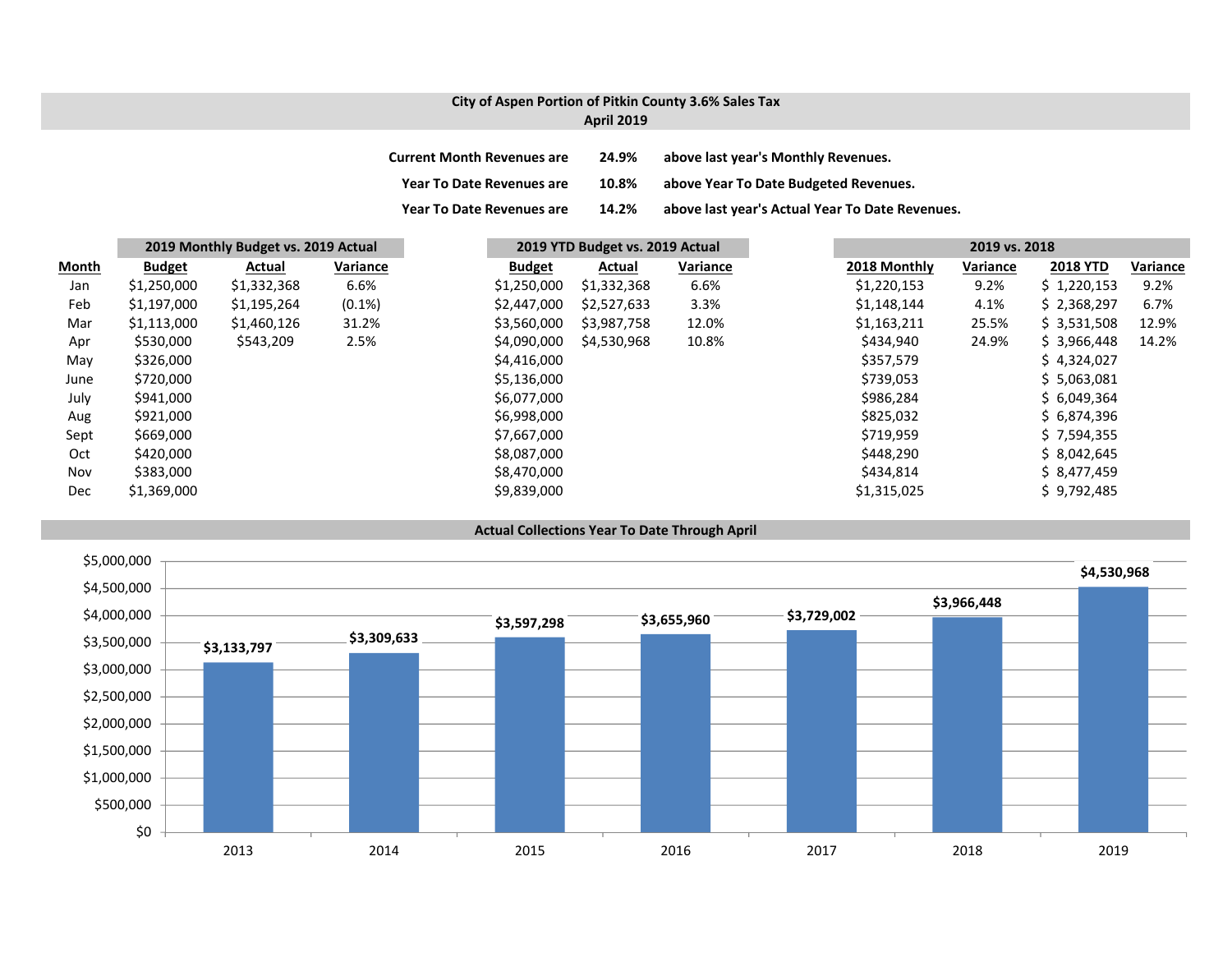## **Housing Real Estate Transfer Tax**

#### **June 2019**

| <b>Current Month Revenues are</b> | 1.0%   | above last year's Monthly Revenues.             |
|-----------------------------------|--------|-------------------------------------------------|
| Year To Date Revenues are         | 26.7%  | above Year To Date Budgeted Revenues.           |
| <b>Year To Date Revenues are</b>  | (5.8%) | below last year's Actual Year To Date Revenues. |

| Month      | 2019 Monthly Budget vs. 2019 Actual |             |          |               | 2019 YTD Budget vs. 2019 Actual |          |  | 2019 vs. 2018 |            |                 |  |
|------------|-------------------------------------|-------------|----------|---------------|---------------------------------|----------|--|---------------|------------|-----------------|--|
|            | <b>Budget</b>                       | Actual      | Variance | <b>Budget</b> | Actual                          | Variance |  | 2018 Monthly  | Variance   | <b>2018 YTD</b> |  |
| Jan        | \$460,700                           | \$1,105,098 | 139.9%   | \$460,700     | \$1,105,098                     | 139.9%   |  | \$784,556     | 40.9%      | \$784,556       |  |
| Feb        | \$480,600                           | \$204,130   | (57.5%)  | \$941,300     | \$1,309,228                     | 39.1%    |  | \$882,743     | (76.9%)    | \$1,667,298     |  |
| Mar        | \$472,900                           | \$892,017   | 88.6%    | \$1,414,200   | \$2,201,245                     | 55.7%    |  | \$684,897     | 30.2%      | \$2,352,196     |  |
| Apr        | \$687,900                           | \$543,187   | (21.0%)  | \$2,102,100   | \$2,744,433                     | 30.6%    |  | \$425,425     | 27.7%      | \$2,777,621     |  |
| May        | \$634,300                           | \$793,639   | 25.1%    | \$2,736,400   | \$3,538,072                     | 29.3%    |  | \$1,030,447   | $(23.0\%)$ | \$3,808,068     |  |
| June       | \$631,400                           | \$728,690   | 15.4%    | \$3,367,800   | \$4,266,762                     | 26.7%    |  | \$721,175     | 1.0%       | \$4,529,243     |  |
| July       | \$461,300                           |             |          | \$3,829,100   |                                 |          |  | \$434,725     |            | \$4,963,968     |  |
| Aug        | \$621,000                           |             |          | \$4,450,100   |                                 |          |  | \$606,463     |            | \$5,570,431     |  |
| Sept       | \$874,800                           |             |          | \$5,324,900   |                                 |          |  | \$1,186,295   |            | \$6,756,726     |  |
| Oct        | \$742,800                           |             |          | \$6,067,700   |                                 |          |  | \$620,101     |            | \$7,376,826     |  |
| Nov        | \$501,400                           |             |          | \$6,569,100   |                                 |          |  | \$848,699     |            | \$8,225,525     |  |
| <b>Dec</b> | \$610,900                           |             |          | \$7,180,000   |                                 |          |  | \$671,236     |            | \$8,896,761     |  |

## **Actual Collections Year To Date Through June**